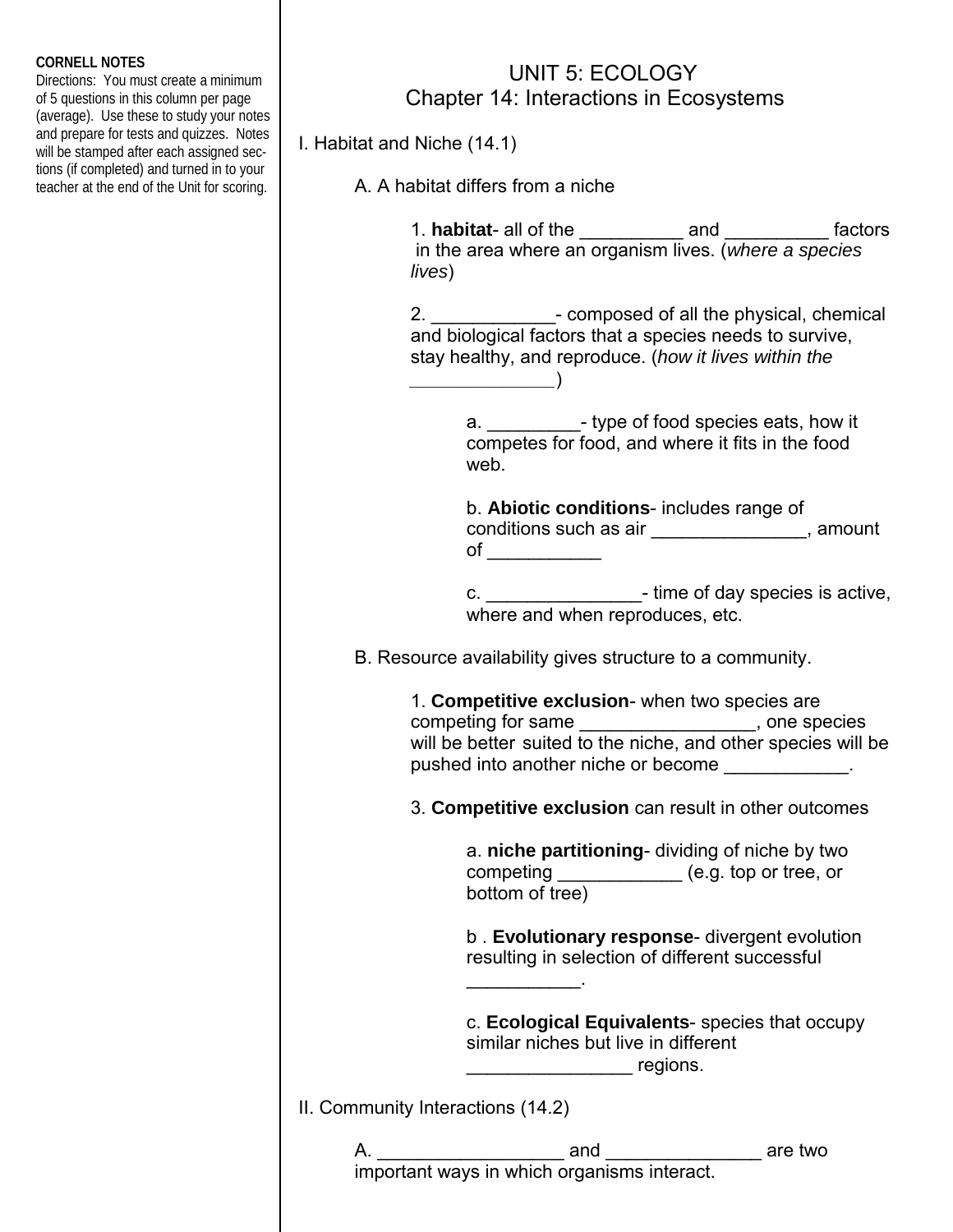| same limited _________________.                                                                                                                                                                                 |
|-----------------------------------------------------------------------------------------------------------------------------------------------------------------------------------------------------------------|
| a. Interspecific competition- competition between<br>different ______________                                                                                                                                   |
| b. Intraspecific competition - competition<br>between organisms of ____________ species                                                                                                                         |
| 2. Predation- process by which one organism<br>and upon another organism.                                                                                                                                       |
| B. Symbiosis is a close relationship between species<br>( <b>COLOGICAL</b> Close ecological relationship between two<br>or more organisms of different species that live in direct contact<br>with one another) |
| 1. __________________- both species benefit from one another                                                                                                                                                    |
| ___________________- one receives an ecological<br>2. $\qquad \qquad \boxed{\qquad \qquad }$<br>benefit from another, while the other neither benefits nor<br>is harmed.                                        |
| 3. _____________________- similar to predation in that one<br>organism benefits while the other is harmed                                                                                                       |
|                                                                                                                                                                                                                 |
| III. Population Density and Distribution (14.3)                                                                                                                                                                 |
| A. Population density is the number of individuals that live in a<br>defined _________                                                                                                                          |
| 1. Measurement of the number of individuals living in a<br>defined space.                                                                                                                                       |
| 2. Can calculate                                                                                                                                                                                                |
| B. Geographic dispersion of a population shows how                                                                                                                                                              |
| individuals in a population are _____________.                                                                                                                                                                  |
| 1. Population dispersion- way in which individuals of a<br>population are ___________ in an area or a volume.                                                                                                   |
| 2. Can be clumped, uniform, or randomly dispersed                                                                                                                                                               |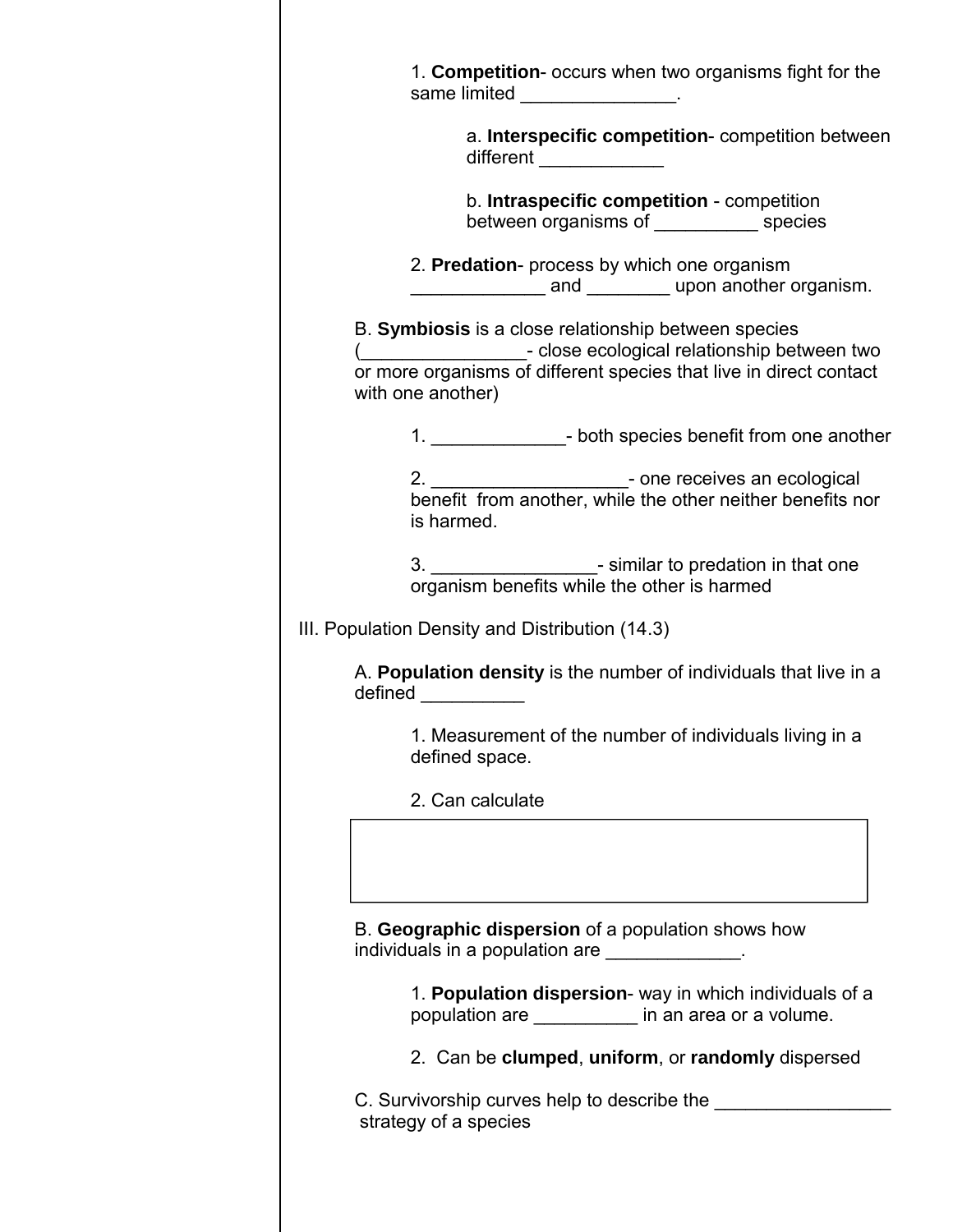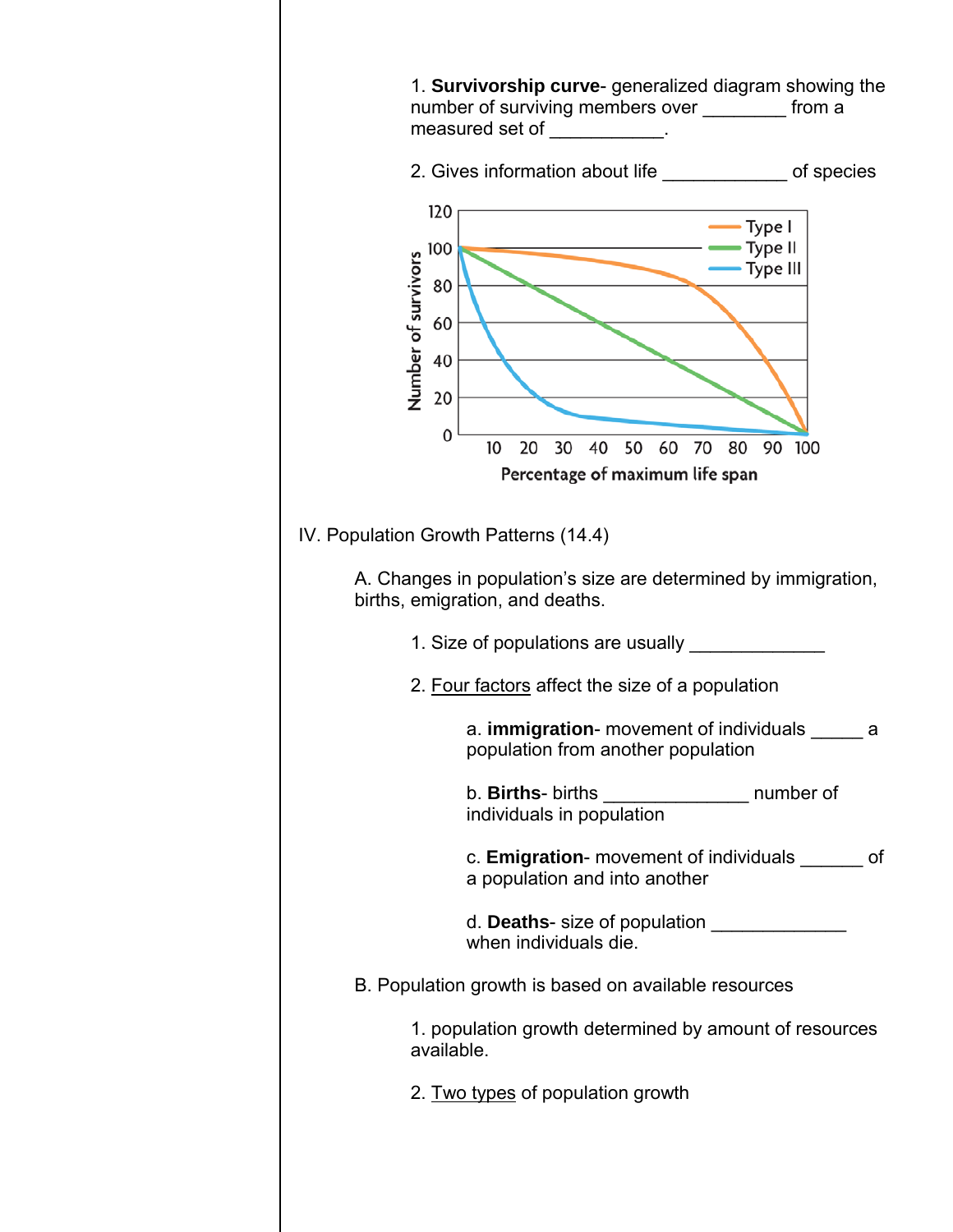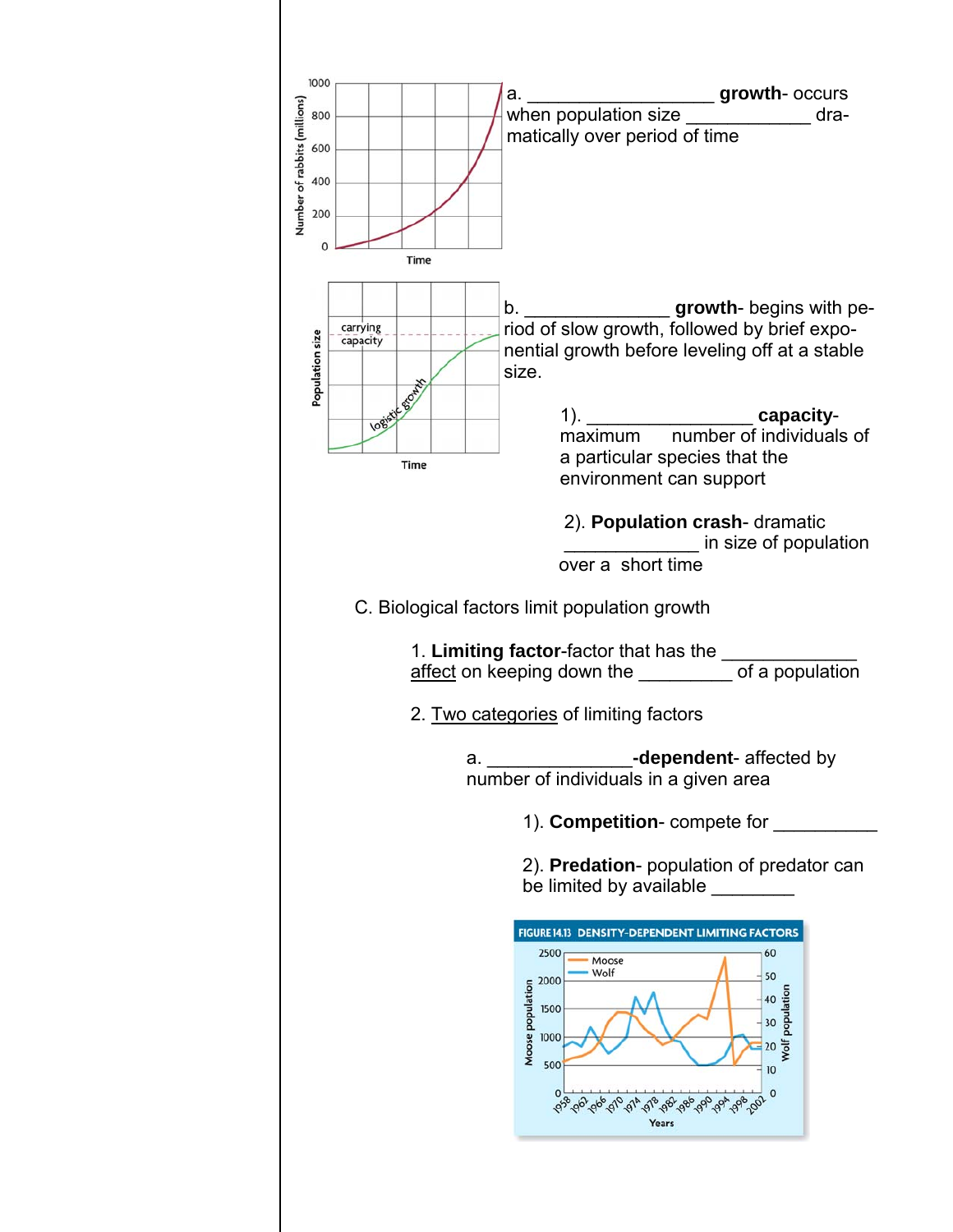| 3). Parasitism and disease-spread<br>quickly through bopulations                                                                                                                                                                                                   |
|--------------------------------------------------------------------------------------------------------------------------------------------------------------------------------------------------------------------------------------------------------------------|
| b. Density-independent limiting factors-<br>aspects of environment that limit population<br>growth regardless of ____________                                                                                                                                      |
| 1). Unusual weather-can affect entire<br>food or                                                                                                                                                                                                                   |
| 2). Natural disasters-volcanoes.<br>Tsunamis, tornados, hurricanes, etc.                                                                                                                                                                                           |
| 3). Human activities- destruction of habitat,<br>introduction of non-native species                                                                                                                                                                                |
| V. Ecological Succession (14.5)                                                                                                                                                                                                                                    |
| A. Succession occurs following a disturbance in an ecosystem<br>( <b>Confidence of biotic changes that</b> $\overline{\phantom{a}}$ - sequence of biotic changes that<br>regenerate a damaged community or create a community in a<br>previously uninhabited area) |
| 1. ____________________ succession- development of<br>ecosystem in areas that was previously uninhabited                                                                                                                                                           |
| into area like lichens and some mosses.                                                                                                                                                                                                                            |
| b. Series of steps: bare rock $\rightarrow$ pioneer species $\rightarrow$<br>small plants $\rightarrow$ small animals $\rightarrow$ larger animals                                                                                                                 |
| and plants                                                                                                                                                                                                                                                         |